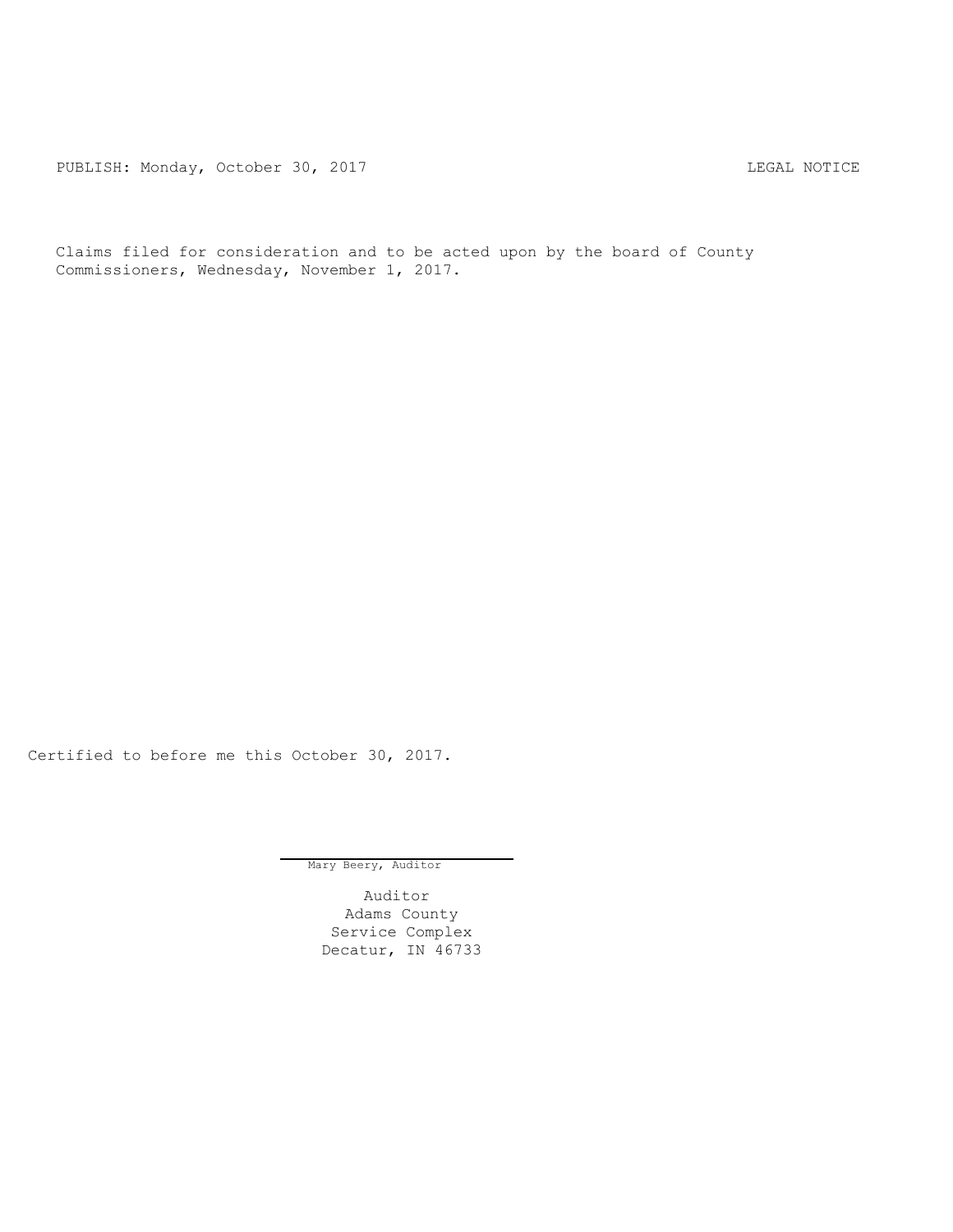

## **Claims Docket for Newspaper Adams County, Indiana**

## For Period: **9/27/2017** to **10/11/2017**

*313 W. Jefferson St. Decatur, IN 46733 (219) 724-2600*

## Date Claims to be Paid: **11/1/2017**

| Vendor                                    | Amount     | Vendor                                   | Amount     |
|-------------------------------------------|------------|------------------------------------------|------------|
| Adams Memorial Hospital                   | 15,625.50  | Berne Ready Mix                          | 14,828.88  |
| <b>Berne Police Department</b>            | 303.00     | <b>Berne Witness</b>                     | 7.17       |
| Suburban Propane LP                       | 115.50     | Chet's Pest Control                      | 30.00      |
| Cintas Location #338                      | 33.91      | City Of Berne                            | 300.00     |
| City Of Decatur                           | 1,188.83   | Decatur Hardware & Rental                | 7.63       |
| <b>Complete Printing Service</b>          | 275.00     | Decatur Daily Democrat                   | 277.75     |
| <b>Decatur Dental Services</b>            | 590.85     | Gordon Food Service                      | 2,568.02   |
| Grimm's Auto                              | 659.83     | Hilty Engine Service                     | 90.40      |
| I.C.O. Training Fund                      | 4.00       | Indiana State Police                     | 192.00     |
| Innovative Concepts                       | 35.00      | Kiess Electric                           | 50.00      |
| Lehman Feed Mill                          | 658.80     | Mark S. Gresla, MD                       | 420.25     |
| Monroe Water Department                   | 136.88     | Moser Motor Sales, Inc.                  | 48.68      |
| Park Center                               | 107,654.00 | Parrish Electric/PhazPak Inc             | 122.48     |
| Patrick R Miller                          | 39.16      | Portland Motor Parts, Inc.               | 165.36     |
| Selking International                     | 1,173.60   | Stone-Street Quarries, Inc.              | 1,081.55   |
| Summit Radiology, PC                      | 1,325.94   | Treasurer of Adams County                | 962.00     |
| Tri-State First Aid                       | 41.70      | West Payment Center                      | 790.13     |
| Miller, Burry & Brown, P.C.               | 939.54     | Imi Irving Material, Inc.                | 1,213.22   |
| Adams County Automotive Supply, Inc.      | 68.65      | Jay County REMC                          | 54.08      |
| Myers Floor Covering & Furniture          | 95.00      | Assoc. of IN Prosecuting Attorneys, Inc. | 450.00     |
| Waste Management                          | 652.41     | Mary Beery                               | 105.60     |
| Tri County Excavating                     | 4,000.00   | Summit City Reporting, Inc.              | 328.40     |
| Geneva Municipal Utilities                | 77.29      | Zurcher's Best-One Tire & Auto Care, Inc | 997.60     |
| Hometown Health Care                      | 180.73     | <b>US</b> Bancorp                        | 187,313.56 |
| Harvest Land Co-op                        | 3,297.49   | Koorsen Fire and Security, Inc.          | 1,158.57   |
| Adams County Truck Repair, Inc.           | 994.88     | Advanced Imaging Solutions, Inc.         | 441.42     |
| David Lombard, PHD                        | 1,500.00   | Thomas R Krueckeberg                     | 379.94     |
| Adams County Sheriff's Department         | 296.00     | Skillpath Seminars                       | 556.00     |
| <b>ERS</b> Wireless Communications        | 1,704.23   | Troyer's Market LLC                      | 2,562.94   |
| <b>Uricks Trucking</b>                    | 1,260.00   | Hiram J. Hash & Sons, Inc.               | 298.00     |
| Alpine Falls, Inc.                        | 322.97     | Deborah A. Schantz                       | 680.45     |
| <b>Stationair's Express</b>               | 714.82     | Schwartz Steel LLC                       | 71.02      |
| ESCO Communications, Inc.                 | 354.80     | News-Banner Publications                 | 30.25      |
| Robert Judge M.D.                         | 1,390.00   | FlexPAC                                  | 751.15     |
| Joe H Construction                        | 40.00      | RICOH USA, INC.                          | 2,145.32   |
| Commonwealth Engineers, Inc.              | 2,694.18   | Decatur Ace Hardware                     | 502.91     |
| K-Tech Specialty Coatings Inc.            | 40,564.88  | First Response                           | 42.74      |
| Timothy L. Barkey                         | 183.82     | Brenda Alexander                         | 202.78     |
| Highway Dept. - Lonnie Caffee             | 16.05      | Central Customer Charges                 | 323.49     |
| <b>Adams County Community Corrections</b> | 1,860.65   | 3M Electronic Monitoring                 | 10,282.50  |
| Ebberts Seed and Chemical                 | 350.00     | Indiana Department of Corrections        | 8,100.88   |
| APCO International Inc                    | 190.00     | Indigital Telecom                        | 4,312.87   |
| <b>Advance Auto Parts</b>                 | 36.78      | Frontier                                 | 147.12     |
| Matthew Lose                              | 18.20      | <b>Bryant Combine Parts</b>              | 369.69     |
| MacAllister Machinery Company             | 11.46      | John Deere Financial                     | 626.91     |
| R & C Fence Inc                           | 2,795.00   | Newegg Business                          | 2,650.16   |
| Community Fiber Solutions, Inc.           | 4,218.88   | AccessLine Communications                | 206.33     |
| Schindler Elevator Corporation            | 1,898.31   | U.S. Aggregates Inc.                     | 895.25     |